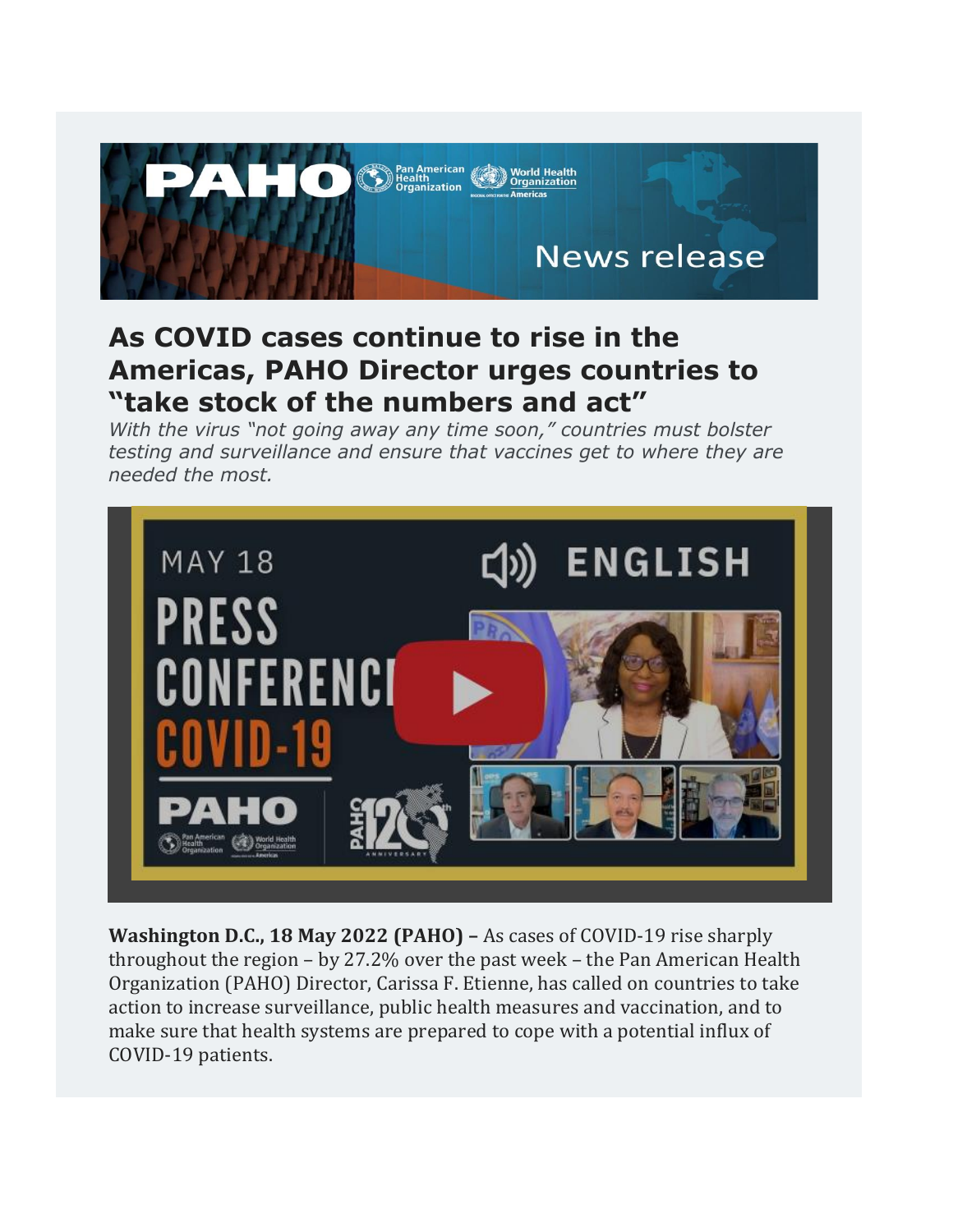"Last week, our region reported more than 918,000 cases," the Director said in a media briefing today. "COVID-19 hospitalizations increased in 18 countries, and admissions to Intensive Care Units rose in 13 countries and territories." Following a period of lower transmission, the PAHO Director highlighted that many countries have abandoned public health measures such as mask-wearing and social distancing.

But with only 14 of the 51 countries and territories in the Americas reaching the World Health Organization (WHO) goal of 70% vaccination coverage, far too many people remain unprotected.

In some countries, vaccination coverage is particularly low among those at risk of severe disease, including the elderly, pregnant women, and people with preexisting conditions, she noted.

"Each country is only as protected as the most vulnerable in their population," Dr. Etienne said. "It is time to take stock of these numbers and act. COVID-19 is again on the rise in the Americas."

Despite having built "incredible networks for COVID testing and genomic surveillance" over the past two years, the PAHO Director said that testing rates have steadily declined since January.

"We must keep our eyes on the virus," she said, calling on countries to maintain and strengthen testing infrastructure and to ensure that in places where selftests are available, results are reported to health authorities.

Countries must also maintain investments in Intensive Care Unit (ICU) and hospital capacity so that services can be quickly scaled-up to meet a potential surge in new infections, she added.

The PAHO Director called on countries to be ready to reinstate public health measures in areas where cases spike, and to ensure that the most vulnerable groups are protected, particularly now that vaccine supplies are no longer a barrier.

"We have sufficient doses to cover those most at risk, and we have an obligation to do so," she said.

Turning to the COVID-19 situation in the region, the Director noted that more than half of the new infections were reported in North America, where cases